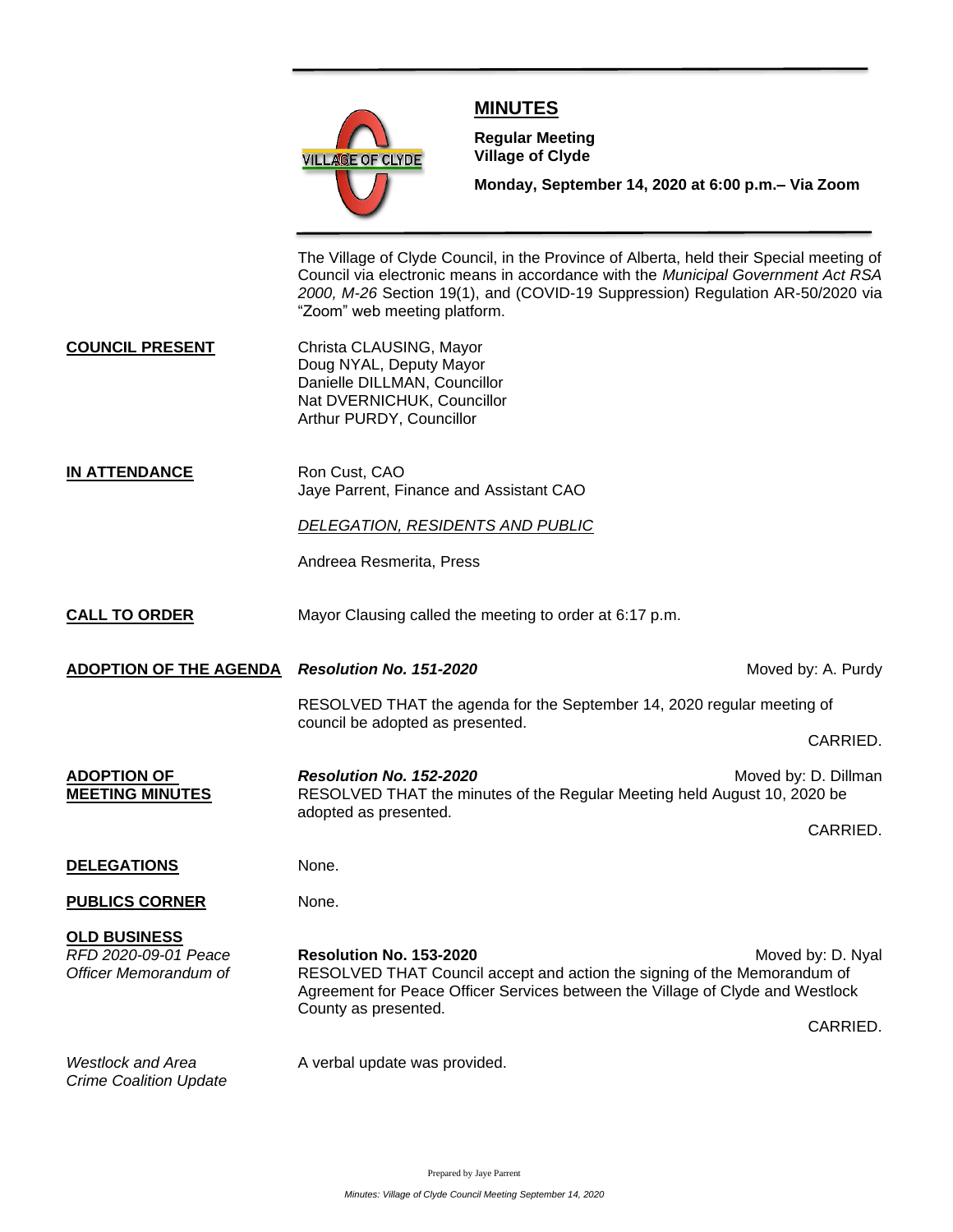| RFD 2020-09-02 Potential<br>Sale of Village Owned Land                                                    | <b>Resolution No. 154-2020</b><br>RESOLVED THAT Council direct Administration to pursue negotiations with<br>interested buyers of Village owned vacant properties and further bring any offers for<br>purchase forward to council for consideration.                                                          | Moved by: D. Nyal<br>CARRIED.  |
|-----------------------------------------------------------------------------------------------------------|---------------------------------------------------------------------------------------------------------------------------------------------------------------------------------------------------------------------------------------------------------------------------------------------------------------|--------------------------------|
| <b>NEW BUSINESS</b><br>RFD 2020-09-03 Fire,<br><b>Emergency and Disaster</b><br><b>Services Committee</b> | Resolution No. 155-2020<br>RESOLVED THAT Council alter the name of the Fire, Emergency and Disaster<br>Services Committee to reflect the Emergency, Fire and Village of Clyde Safety<br>Committee.                                                                                                            | Moved by: D. Dillman           |
|                                                                                                           |                                                                                                                                                                                                                                                                                                               | CARRIED.                       |
| RFD 2020-09-04<br>Emergency, Fire and<br>Village of Clyde Safety<br><b>Committee Terms of Reference</b>   | Resolution No. 156-2020<br>RESOLVED THAT Council adopt the terms of reference for the Emergency, Fire and<br>Village of Clyde Safety Committee as presented.                                                                                                                                                  | Moved by: D. Dillman           |
|                                                                                                           |                                                                                                                                                                                                                                                                                                               | CARRIED.                       |
| RFD 2020-09-05<br>Closure of Alley on the East<br>End of 51 <sup>st</sup> Avenue and 50th<br>Avenue       | Resolution No. 157-2020<br>Moved by: D. Nyal<br>RESOLVED THAT Council direct Administration to temporarily close access to the<br>alley at the east end of 51 <sup>st</sup> Avenue and 50 <sup>th</sup> Avenue and mark with appropriate                                                                      |                                |
|                                                                                                           | signage.                                                                                                                                                                                                                                                                                                      | CARRIED.                       |
|                                                                                                           | Resolution No. 158-2020<br>RESOLVED THAT Council directs Administration to monitor the traffic on the utility<br>easement which runs behind the properties located on 51 <sup>st</sup> avenue and 50 <sup>th</sup> avenue<br>and provide and assessment of whether or not consideration for further action is | Moved by: A. Purdy             |
|                                                                                                           | required.                                                                                                                                                                                                                                                                                                     | CARRIED.                       |
| <b>Proposed Linear Assessment</b><br>Changes - Letter to Premier                                          | Resolution No. 159-2020<br>Moved by: D. Nyal<br>RESOLVED THAT Council direct Administration to action the letter to Premier Kenny<br>and other government officials for signing with regards to the impacts that the<br>proposed linear assessment model changes may have on all municipalities as            |                                |
|                                                                                                           | presented.                                                                                                                                                                                                                                                                                                    | CARRIED.                       |
| RFD 2020-09-06<br><b>Municipal Stimulus</b><br><b>Program Allocation</b>                                  | Resolution No. 160-2020<br>RESOLVED THAT Council direct Administration to make application to the Municipal                                                                                                                                                                                                   | Moved by: D. Nyal              |
|                                                                                                           | Stimulus Program in the amount of \$51,114.00.                                                                                                                                                                                                                                                                | CARRIED.                       |
| <b>CLOSED SESSION</b>                                                                                     | Resolution No. 161-2020<br>RESOLVED THAT Village of Clyde Council enter into to Closed Session under FOIP<br>section 24(1), Contract Negotiations Between Municipalities and Advice From<br>Officials; and section 16(1) Contract Negotiations - Potential for Loss of Gain of a<br>Third Party at 7:25 p.m.  | Moved by: C. Clausing          |
|                                                                                                           |                                                                                                                                                                                                                                                                                                               | CARRIED.                       |
|                                                                                                           | Resolution No. 162-2020<br>RESOLVED THAT Village of Clyde Council return to an open meeting at 8:07 p.m.                                                                                                                                                                                                      | Moved by: A. Purdy<br>CARRIED. |

Prepared by Jaye Parrent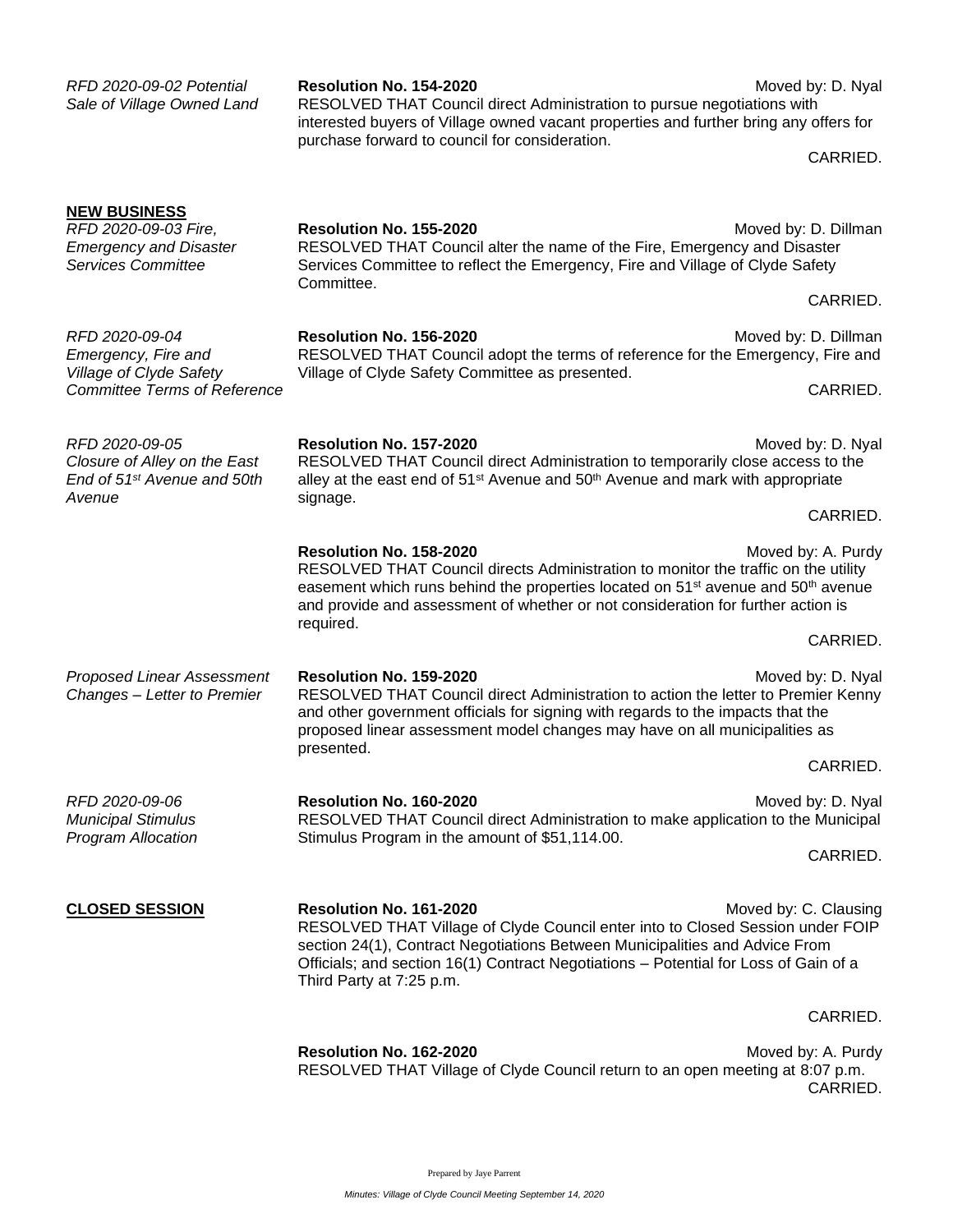| <b>Emergency Management Plan</b><br><b>Report For ICF Discussions</b> | Resolution No. 163-2020<br>RESOLVED THAT Council accept the Emergency Management Plan Report                                                                                                                                                                                        | Moved by: D. Dillman                |
|-----------------------------------------------------------------------|-------------------------------------------------------------------------------------------------------------------------------------------------------------------------------------------------------------------------------------------------------------------------------------|-------------------------------------|
| <b>With Westlock County</b>                                           | developed by Transitional Solutions Inc. as presented.                                                                                                                                                                                                                              | CARRIED.                            |
|                                                                       | Resolution No. 164-2020<br>RESOLVED THAT Council direct Administration to explore the appetite to further<br>collaborate with the Town of Westlock Administration to determine the interest to                                                                                      |                                     |
|                                                                       | explore a Regional Emergency Management Organization.                                                                                                                                                                                                                               | CARRIED.                            |
|                                                                       | Resolution No. 165-2020<br>RESOLVED THAT Council accept the development for Municipal Planning Services<br>20-R-110, Knotty Pine Development and action if for signing pending a favorable                                                                                          | Moved by: A. Purdy                  |
|                                                                       | review from Village of Clyde Legal Counsel.                                                                                                                                                                                                                                         |                                     |
|                                                                       | Resolution No. 166-2020<br>RESOLVED THAT Council direct Administration to confirm that clause 8E. does not<br>pose a problem and move forward with the offer to purchase knowing that it is<br>industrial land being sold at farmland market value and is agreeable to all parties. | Moved by: A. Purdy<br>CARRIED.      |
| <b>FINANCIALS</b>                                                     | Resolution No. 167-2020<br>RESOLVED THAT Council accept the August 2020 Bank Reconciliation, August<br>2020 accounts payable Cheque list and August 31, 2020 Year to Date Trial Balance<br>as presented.                                                                            | Moved by: D. Dillman                |
|                                                                       |                                                                                                                                                                                                                                                                                     | CARRIED.                            |
|                                                                       |                                                                                                                                                                                                                                                                                     |                                     |
| <b>CAO REPORTS</b>                                                    | Resolution No. 168-2020<br>RESOLVED THAT Council accept the Action List for July 2020 as presented.                                                                                                                                                                                 | Moved by: N. Dvernichuk<br>CARRIED. |
|                                                                       | Internet issues, CAO report was captured following the Council Reports.                                                                                                                                                                                                             |                                     |
| <b>COUNCIL REPORTS</b>                                                |                                                                                                                                                                                                                                                                                     |                                     |
| Appointments:                                                         |                                                                                                                                                                                                                                                                                     |                                     |
| <b>Mayor Clausing</b>                                                 | Westlock FCSS - Next meeting September 19, 2020.<br>Joint Services/Regional Collaboration - Nothing to report, no meeting held.<br>Fire, Emergency and Disaster Services - Next meeting October 27, 2020                                                                            |                                     |
| Deputy Mayor Nyal                                                     | Clyde and District Ag Society - Report provided. Next meeting September 22, 2020<br>Homeland Housing - Next meeting September 17, 2020<br>Inter Collaborative Framework - Nothing to report, no meeting held.<br>Crime Coalition - Next meeting November 18, 2020.                  |                                     |
| <b>Councillor Purdy</b>                                               | Westlock Regional Waste Management – Nothing to report, unable to attend<br>previous meeting.<br>Fire, Emergency and Disaster Services - Next meeting August 25, 2020.<br>GROWTH - Meeting held August 12, 2020<br>Yellowhead Regional Library - No meeting held.                   |                                     |
| <b>Councillor Dillman</b>                                             | Westlock Regional Water Services Commission - Nothing to report, no meeting<br>held.                                                                                                                                                                                                |                                     |
| <b>Councillor Dvernichuk</b>                                          | Fire, Emergency and Disaster Services - Next meeting August 25, 2020.<br>No committees to report.                                                                                                                                                                                   |                                     |